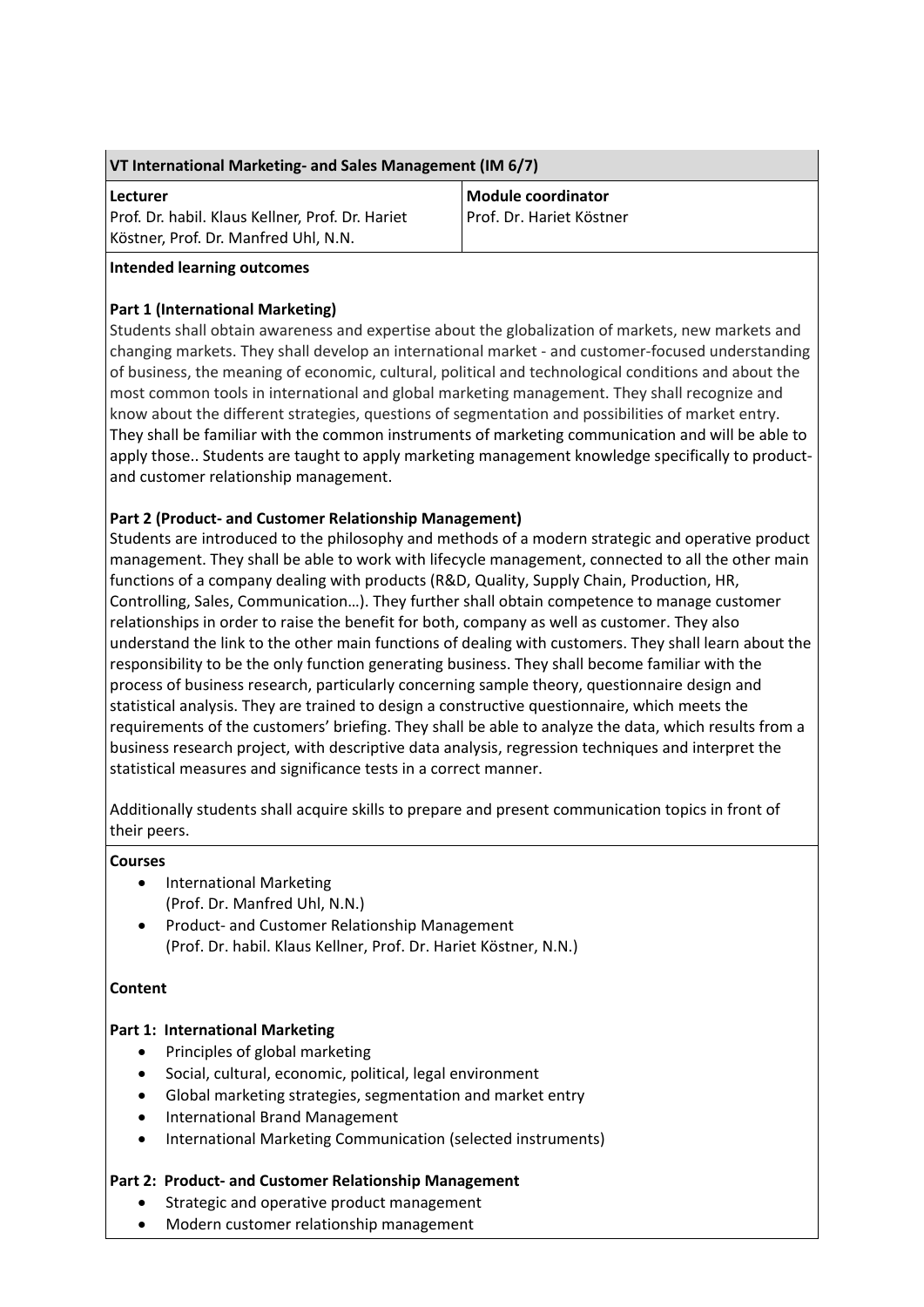- Profiles as the key points of successful product management and sales/CRM
- Instruments of modern product management and sales/CRM
- Process of business research
- Questionnaire design
- Analysis and interpretation of data

## **Teaching & Learning methods**

- Interactive lecture
- Presentations by students
- Real life cases
- Guest lectures and/or study trip

## **Media**

Presentation with projector, flipchart, whiteboard, etc.

## **Special Aspects:**

# **Literature**

**Part 1**

- Berekoven, Ludwig / Eckert, Werner / Ellenrieder, Peter, Marktforschung, 11. Aufl., Wiesbaden 2006
- Hofbauer, Günter, Professionelles Produktmanagement, 2. Aufl., Erlangen 2011
- Hofmaier, Richard, Marketing, Sales and Customer Management, 4. Aufl., Oldenburg 2015
- Homburg, Christian, Sales Excellence, 7. Aufl., Wiesbaden 2012
- Kellner, Klaus, Kommunale Profilierung, Augsburg 2007
- Malhotra, Naresh K. / Birks, David F. / Wills, Peter, Marketing Research An Applied Approach, 4th edition, Essex 2012
- Presentations by lecturer

## **Part 2**

- Ghauri, Pervez / Cateora, Philip, International Marketing, 4th edition, 2014
- Berndt, Ralph / Fantapie Altobelli, Claudia / Sander, Matthias, Internationales Marketing Management, 4. Aufl., Berlin 2010
- Keegan, Warren J. / Green, Mark C., Global Marketing, 8th edition, Harlow 2015
- Kotabe, Masaaki / Helsen, Kristiaan, Global Marketing Management, 4th edition, Hoboken 2008
- Kotler, Philip / Armstrong, Gary, Principles of Marketing, 15th editionHarlow 2012
- Usunier, Jean-Claude / Lee, Julie Anne, Marketing Across Cultures, 6<sup>th</sup> edition, Harlow 2013
- Presentations by lecturer

## **Course organization**

| <b>ECTS-Credits</b>               | <b>SWS</b>      | Language        |
|-----------------------------------|-----------------|-----------------|
|                                   |                 |                 |
| 12                                | 8               | English         |
| Kind of module                    | <b>Turnus</b>   | <b>Duration</b> |
|                                   |                 |                 |
| Study focus                       | Summer semester | 1 semester      |
| Studyphase:                       |                 |                 |
| 3rd to 4 <sup>th</sup> study year |                 |                 |
|                                   |                 |                 |